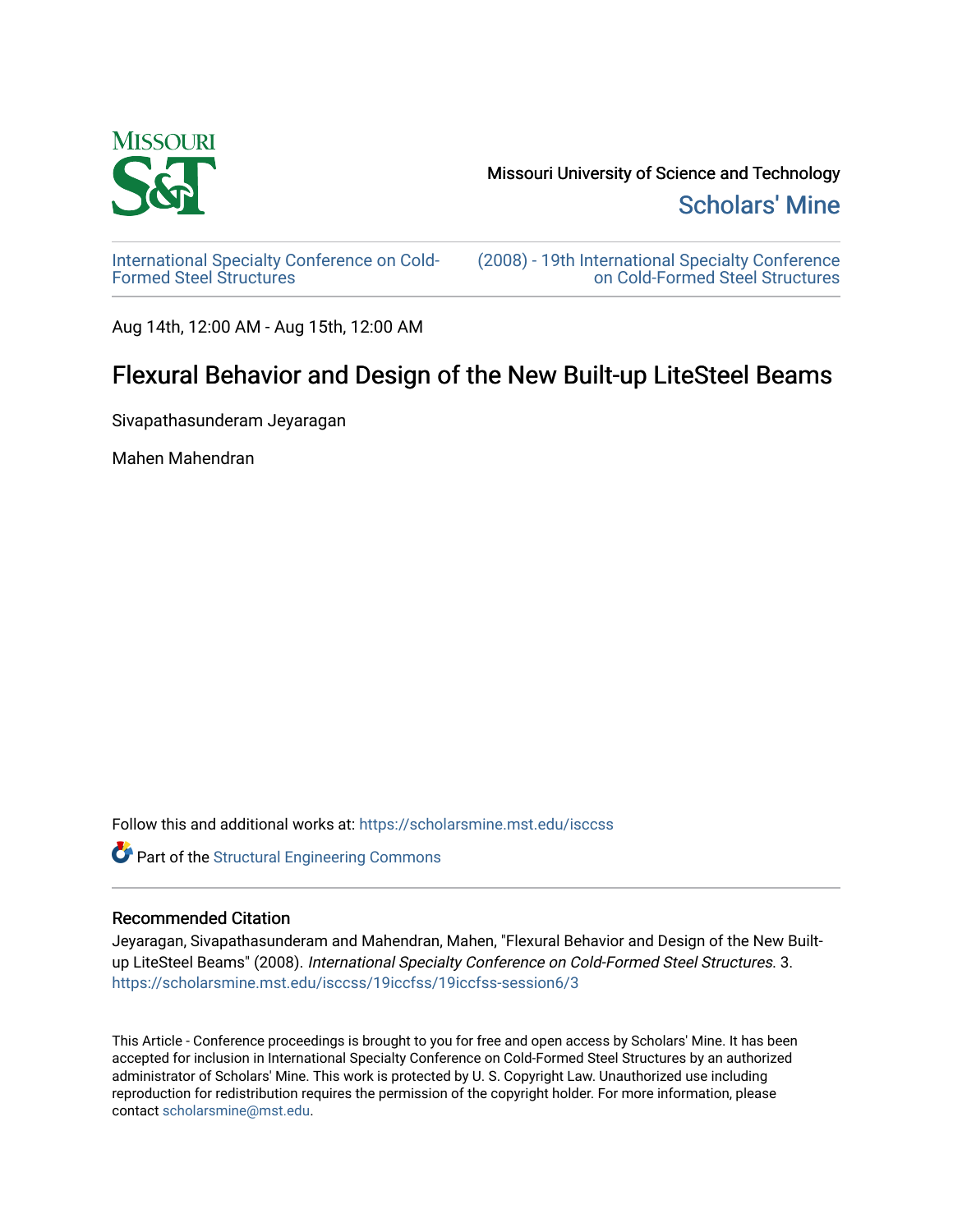Nineteenth International Specialty Conference on Cold-Formed Steel Structures St. Louis, Missouri, U.S.A, October 14 & 15 2008

# **Flexural Behavior and Design of the New Built-up LiteSteel Beams**

Sivapathasunderam Jeyaragan<sup>1</sup> and Mahen Mahendran<sup>2</sup>

# **Abstract**

A new cold-formed steel beam, known as the LiteSteel Beam (LSB), has the potential to transform the low-rise building industry. The new beam is effectively a channel section with two rectangular hollow flanges and a slender web, and is manufactured using a simultaneous cold-forming and electric resistance welding process. Built-up LSB sections are expected to improve their flexural capacity and to increase their applications. They are also likely to mitigate the detrimental effects of lateral distortional buckling observed with single LSB members of intermediate spans. However, the behaviour of built-up beams is not well understood. Currently available design rules based on longitudinal connection spacing limits and doubling the capacity of single members were found to be inadequate. Therefore a research project based on both experimental and advanced numerical studies was undertaken to investigate the flexural behaviour of back to back LSBs with various longitudinal connection spacings under a uniform moment. This paper presents the details of the experimental and numerical studies and the results.

## **1. Introduction**

 $\overline{a}$ 

LiteSteel Beam (LSB) is a new cold-formed steel beam produced by Australian Tube Mill (ATM) and marketed by LiteSteel Technologies (LST). The new beam is effectively a channel section with two rectangular hollow flanges and a slender web, and is manufactured using a simultaneous cold-forming and electric resistance welding process. It has a unique shape with superior torsional strength properties and provides a very high strength to weight ratio. Figure 1

<sup>&</sup>lt;sup>1</sup> PhD Student  $\&$  <sup>2</sup> Professor, School of Urban Development, Queensland University of Technology, Brisbane, QLD 4000, Australia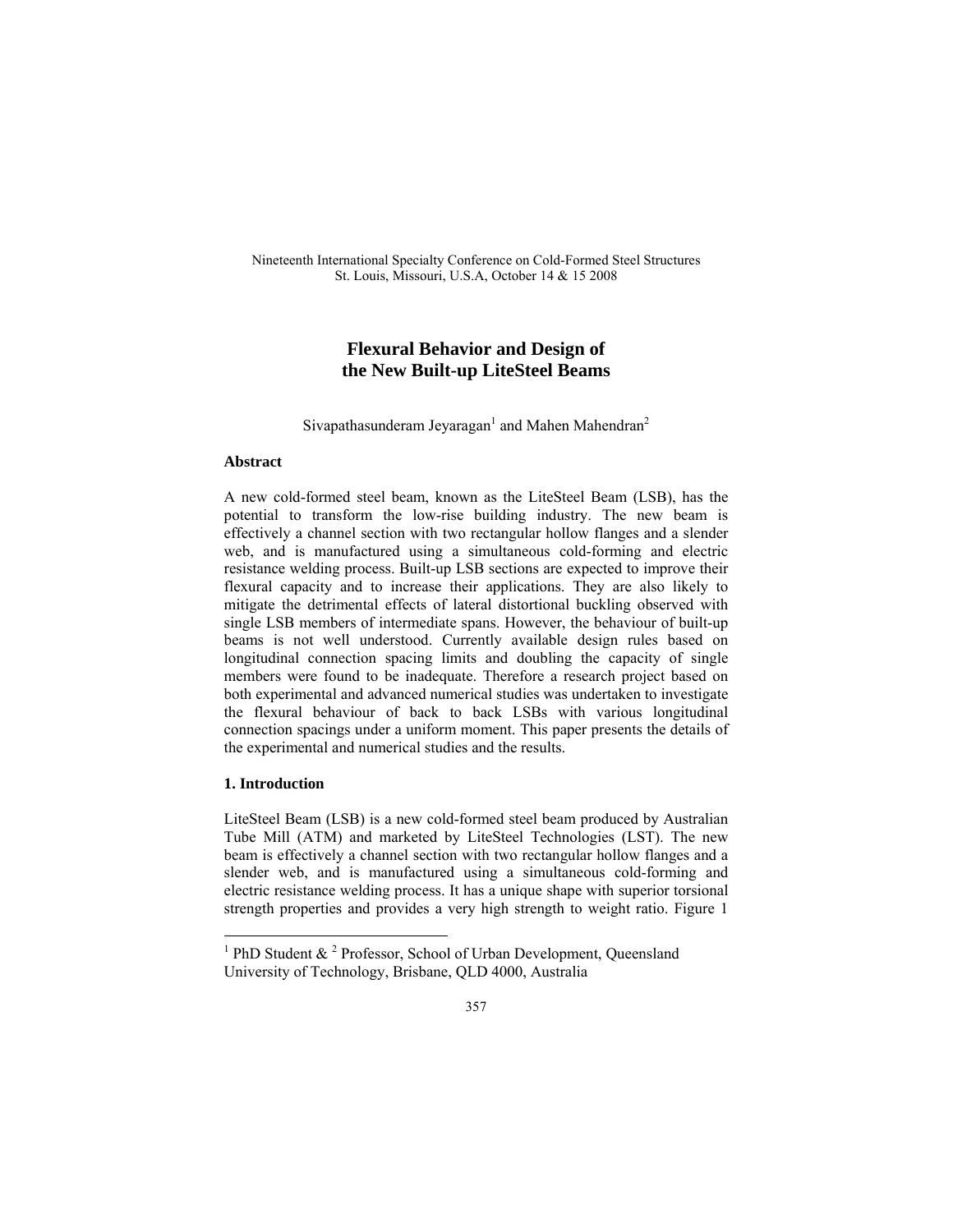

illustrates the LSB cross-section and its typical use. LST is promoting the LSBs as floor bearers in residential construction, replacing hot-rolled beams (Fig. 2).

Figure 1: LiteSteel beam (LST, 2005)

Built-up LSB sections are expected to improve their flexural capacity and to expand their usage to long span applications. They can be fabricated using the traditional back to back configuration as shown in Figure 2 and can produce more than double the bending capacity of single LSBs. Mahaarachchi and Mahendran's (2005a) research on single LSB sections found the LSBs to be susceptible to Lateral Distortional Buckling (LDB). The back to back built-up LSB is likely to mitigate LDB effects to some extent by proving additional rigidity to the weakest element of the section, namely the web. However, the behaviour of built-up beams is not well understood and the current design rules are found to be inadequate in some applications. This paper presents the details of an investigation using experimental and numerical studies on back to back built-up LSB sections, the calibration of finite element models and the results.



Figure 2: Back to back built-up LSBs (LST, 2005)

# **2. Current Design Rules**

AS/NZS 4600 (SA, 2005) gives limited guidance in relation to the fastener arrangements required to ensure full compatibility between the sections. Clause 4.1.1 specifies that the maximum longitudinal spacing (*smax*) of welds or other connectors joining two channels to form an I-section is as follows: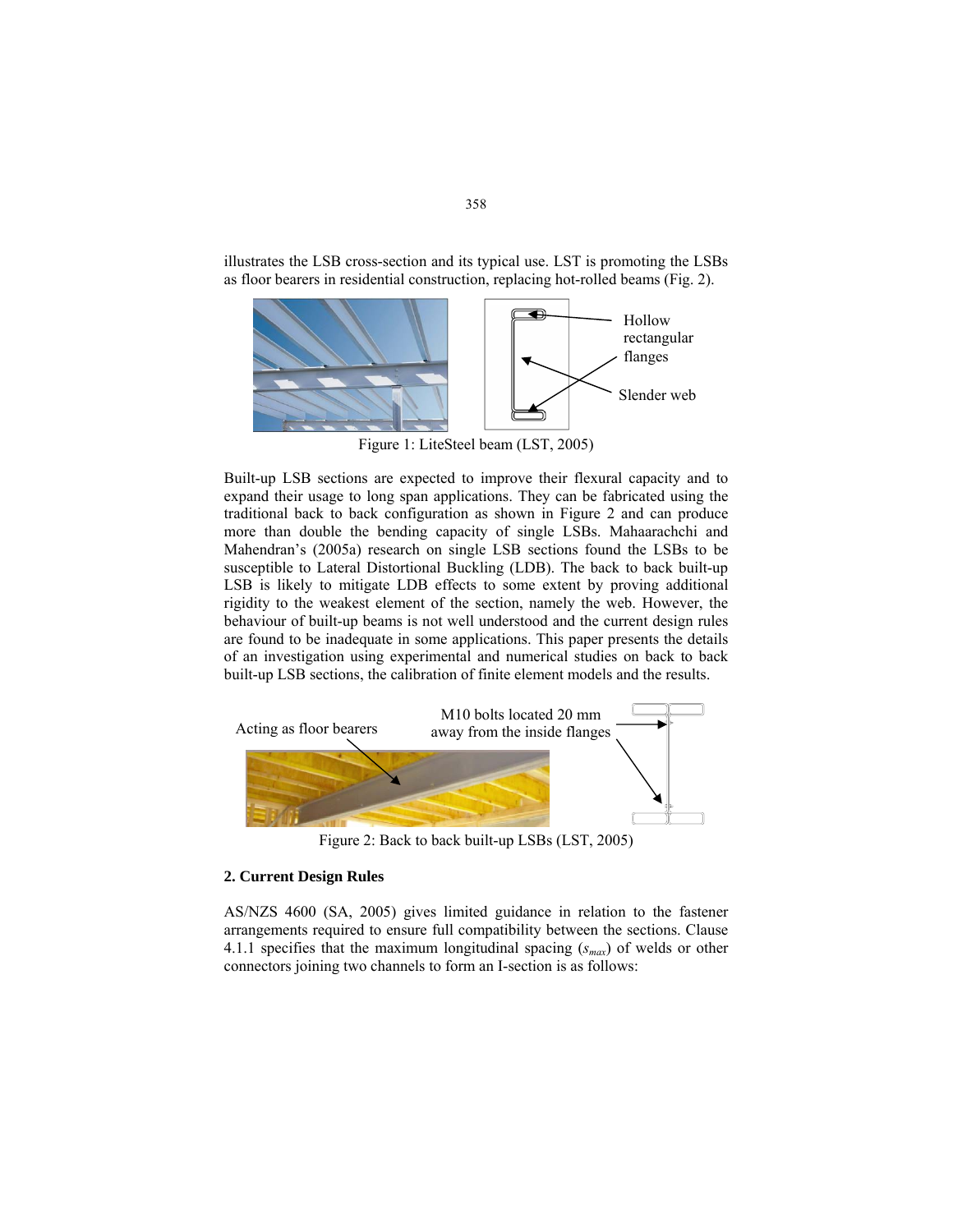$$
S_{\text{max.}} = \frac{l}{6} \le \frac{2s_g N^*}{mq} \tag{1}
$$

where  $l =$  span of beam,  $N^* =$  design strength of connectors in tension,  $q =$ intensity of the design action on the beam,  $s_g$  = vertical distance between two rows of connections nearest to the top and bottom flange, *m* = distance from the shear centre of one channel to the mid-plane of its web.

It also gives details for determining the design load (*q*) and unequal connection spacing. The American cold-formed steel code (AISI, 2001) provides identical or very similar guidelines for cold-formed built-up beams as for AS/NZS 4600.

BS 5950 Part 5 (BSI, 1998) specifies the required strength of connectors at preventing fastener failures, which is similar to AS/NZS 4600 (SA, 2005) whereas the design rules given for preventing excessive distortion between connectors differ and are given as follows:

- 1) The beam length is divided into at least three equal parts: ie.  $s_{max} \leq$ 3 *l*
- 2)  $s \le 50$   $r_{cy}$  where  $s =$  the longitudinal spacing of connections,  $r_{cy} =$  the minimum radius of gyration of one channel

BS 5950 Part 5 (BSI, 1998) also specifies effective lengths for compound sections in terms of fastener spacing (Clause 5.6.3). In compound sections composed of two channels back to back designed as a single integral member and connected in accordance with Clause 8.6, the effective slenderness of the compound beam  $(L_E/r_y)$  should be calculated as follows:

$$
\frac{L_E}{r_y} = \sqrt{\left(\frac{L_E}{r_I}\right)^2 + \left(\frac{s}{r_{cy}}\right)^2} > 1.4 \text{ s/r}_{cy}
$$
\n(2)

Where

 $L<sub>E</sub>$  - the effective length of the compound member,  $r<sub>v</sub>$  - the radius of gyration of the compound section about the axis parallel to the webs allowing for the two elements acting as a single integral member,  $r_I$  - the radius of gyration of the compound section about the axis parallel to the webs based on normal geometric properties, *s* - the longitudinal spacing between adjacent fasteners or welds connecting the two sections,  $r_{cy}$  - the min. radius of gyration of one channel. The local slenderness of an individual channel section, *s/rcy*, should not exceed 50.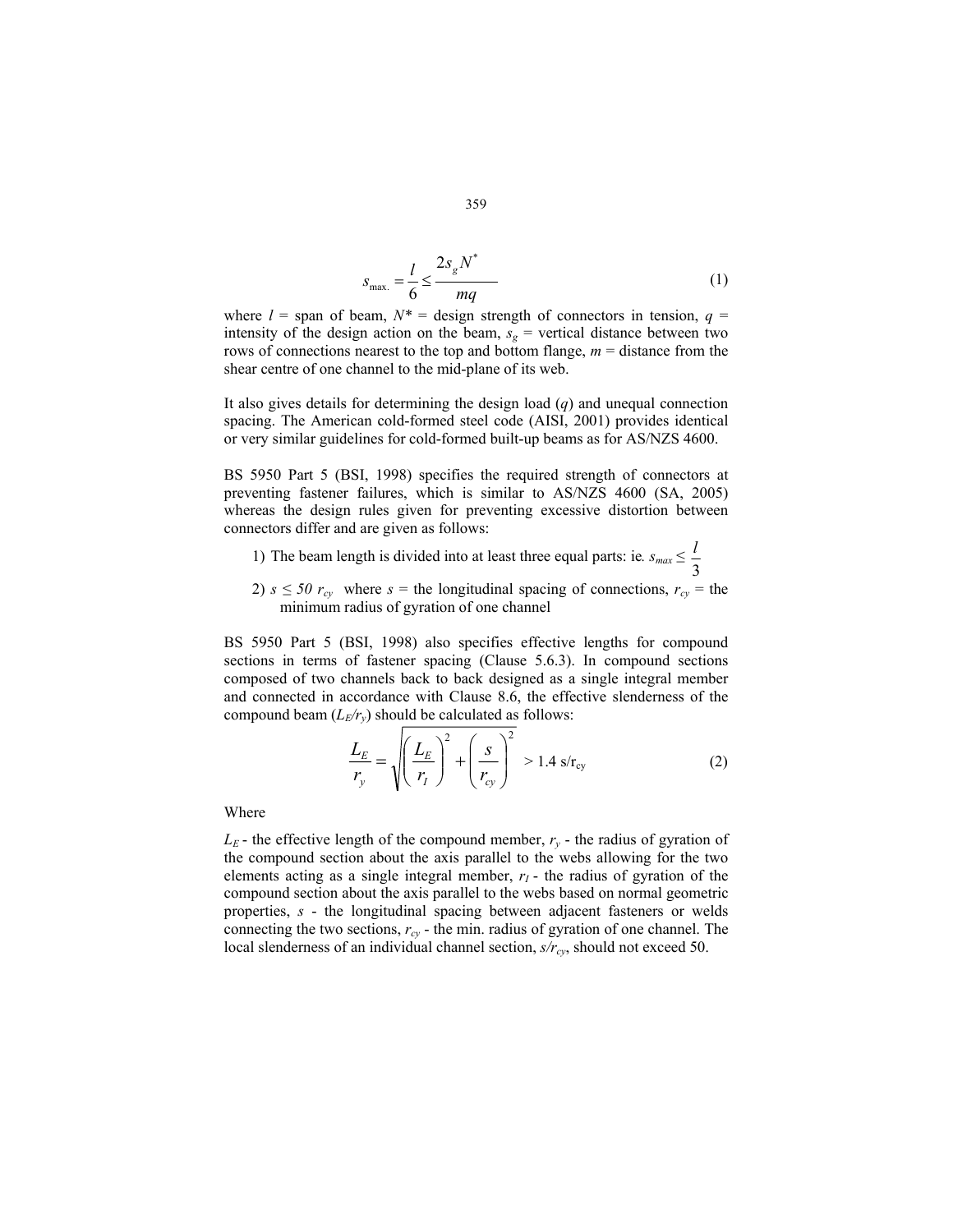# **3. Experimental Study**

# **3.1 Test specimen and test program**

Based on a numerical study, Compact, Non-compact and Slender LSB sections were chosen. Test span selected was 3.5 m based on current test rig capacity and the practical range of 12 to 24 times of section depth (d). Connector spacings (CS) selected for the specimens are the minimum spacing of span/6 as specified in AS/NZS 4600, span/4, span/3, span/2 and span/1, ie. no connections between the two end supports. For comparison purposes, single LSBs were also tested. Details of the test specimens are reported in Table 1.

# **3.2 Test set-up and procedure**

The lateral buckling tests were carried out using an overhang loading method in which a uniform moment was provided throughout the entire span (L). Attempts were taken to reduce the level of warping restraint. Although shorter overhangs induce less restraint, they may induce shear or local buckling failure at the supports due to higher load requirements. An appropriate overhang length of  $0.75$  m  $(X)$  was chosen based on preliminary finite element analyses to avoid any premature failures. The experimental arrangement of built-up LSB beams used in this research is shown in Figure 3. The test rig used by Mahaarachchi and Mahendran (2005a) for single LSB sections was modified for the built-up LSB sections. It consists of a support system and a loading system, attached to an external frame structure (Figure 4a).



Figure 3: Overhang loading method

The support systems were designed to ensure that the test beams were simply supported in-plane and out-plane (Figure 4b). The support conditions restrained in-plane vertical deflection, out-of-plane deflections and twisting, but allowed major and minor axis rotations. One of the supports was designed as a roller. In addition, two brackets were designed to be located at the end support systems to hold back to back LSBs without any gap. Loading arms were specially designed to apply the loads through the shear centre. The loading system was designed to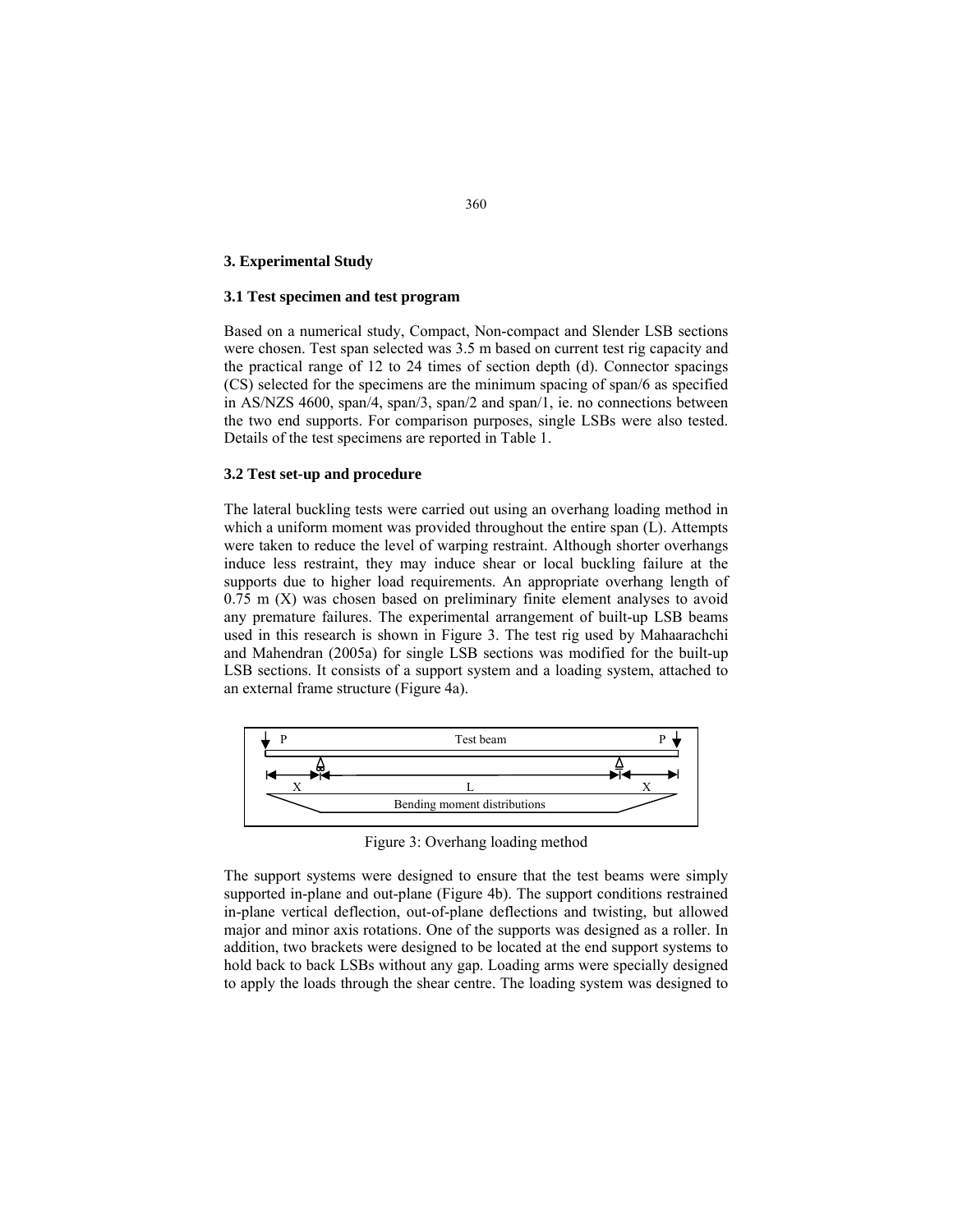prevent any restraint to the displacement and rotations of the test beam using a special wheel system. The loads were applied at the end of each overhang under displacement control method using hydraulic rams.



Figure 4: Test set-up

The loads were applied to the test beam until its failure while recording the measurements of the applied load, beam deformations and strains. The in-plane and out of plane deflections of top and bottom flanges at midspan, and the vertical deflection under each loading point of the overhang deformations were measured using wire potentiometer type displacement transducers (WDT). Longitudinal strains were also recorded at midspan using strain gauges.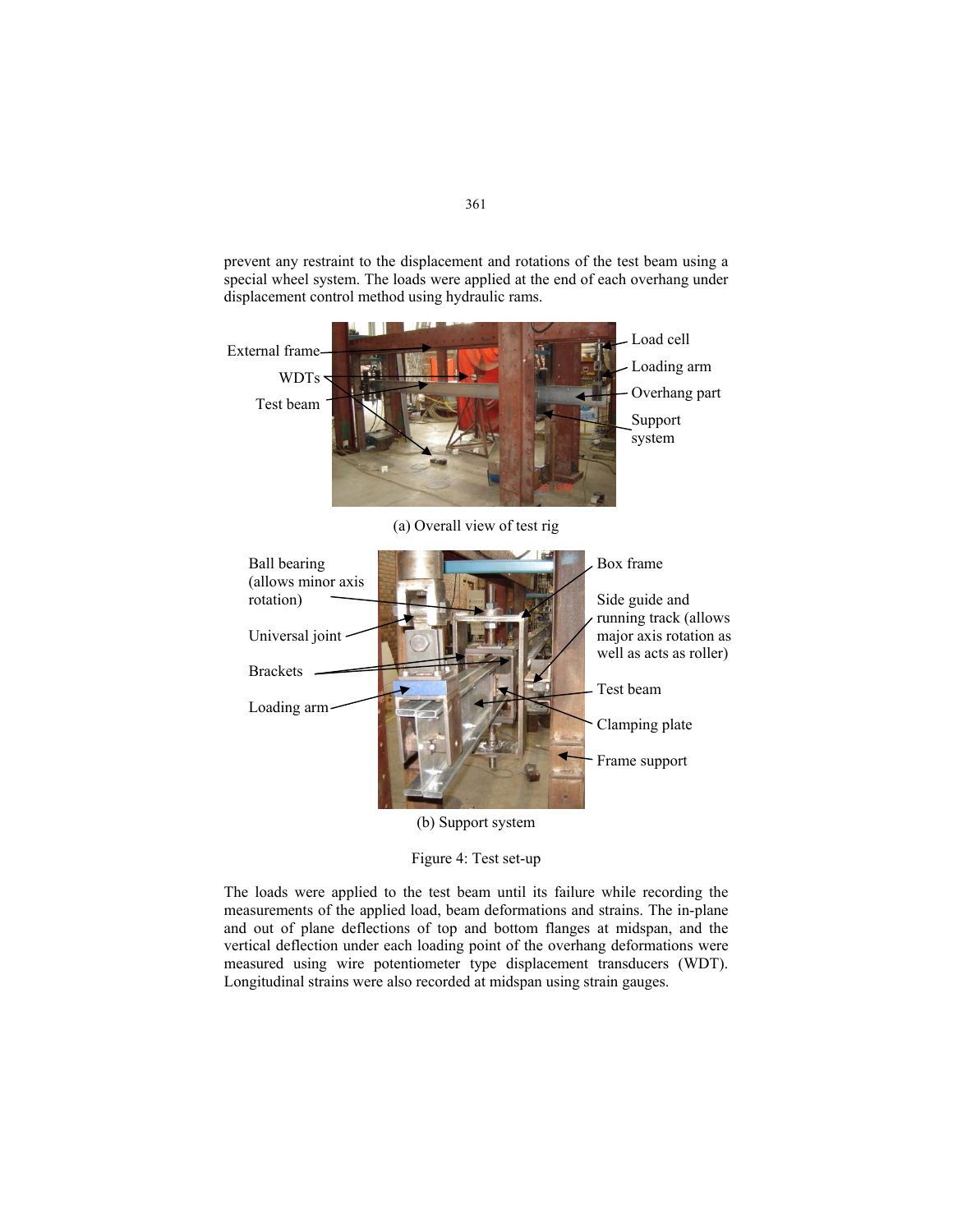# **4. Experimental Results**

Experimental responses of built-up beams were evaluated based on four important parameters, the moment capacity, bending deformations, failure mode and the flange separation. More details are given in Jeyaragan and Mahendran (2008a). Table 1 presents the test results and the three important parameters.

| Test<br>No. | Specimens<br>$d \times b_f \times t$ | Span<br>(mm) | Type | S<br>(mm) | $M_{\rm u}$<br>(kNm) | $\delta_{\rm v}$<br>(mm) | Failure<br>Mode |
|-------------|--------------------------------------|--------------|------|-----------|----------------------|--------------------------|-----------------|
| 1           | $200\times45\times1.6$ LSB           | 3500         | B    | 3500      | 17.15                | 14.2                     | LDB             |
| 2           | $200\times45\times1.6$ LSB           | 3500         | B    | 1750      | 17.00                | 17.6                     | LDB             |
| 3           | $200\times45\times1.6$ LSB           | 3500         | B    | 1167      | 21.06                | 12.6                     | LDB             |
| 4           | $200\times45\times1.6$ LSB           | 3500         | B    | 875       | 17.93                | 15.7                     | LDB             |
| 5           | $200\times45\times1.6$ LSB           | 3500         | B    | 583       | 20.64                | 14.4                     | LDB             |
| 6           | $150\times45\times1.6$ LSB           | 3500         | B    | 3500      | 17.43                | 30.8                     | LDB             |
| 7           | $150\times45\times1.6$ LSB           | 3500         | B    | 1750      | 17.28                | 30.8                     | LDB             |
| 8           | $150\times45\times1.6$ LSB           | 3500         | B    | 1167      | 17.71                | 33.2                     | LDB             |
| 9           | 150×45×1.6 LSB                       | 3500         | B    | 875       | 16.68                | 30.4                     | LDB             |
| 10          | $150\times45\times1.6$ LSB           | 3500         | B    | 583       | 19.55                | 35.1                     | LDB             |
| 11          | $125\times45\times2.0$ LSB           | 3500         | B    | 1167      | 20.63                | 55.8                     | LDB             |
| 12          | $125\times45\times2.0$ LSB           | 3500         | B    | 583       | 19.84                | 54.4                     | LDB             |
| 13          | $150\times45\times1.6$ LSB           | 3500         | S    | N/A       | 6.52                 | 39.3                     | LDB             |
| 14          | $200\times45\times1.6$ LSB           | 3500         | S    | N/A       | 7.33                 | 13.0                     | LDB             |

Table 1: Experimental test results and identified parameters

Note:  $d -$  Overall depth,  $b_f -$  Flange width,  $t -$  Thickness,  $s -$  Connector spacing,  $M_u$  – Ult. Moment,  $\delta_v$  – Vertical displacement at midspan, LDB – Lateral Distortional Buckling, B – back to back built-up LSB, S – single LSB.

# **4.1 Influence of connector spacing and comparison with single LSBs**

The moment capacities of built-up 200×45×1.6 LSBs range from 17.00 kNm for connector spacing of span/2 to 21.06 kNm for connector spacing of span/3 whereas the moment capacity of corresponding single LSB is 7.33 kNm. For 150×45×1.6 LSB, the moment capacities varied from 17.28 kNm for connector spacing of span/2 to 19.55 kNm for connector spacing of span/6 while the moment capacity of corresponding single LSB is 6.52 kNm. Hence in general, test results show that the moment capacity of built-up LSBs is influenced by the connector spacing and significant increment can be noted in comparison with the corresponding single LSBs. The moment capacities of built-up LSBs were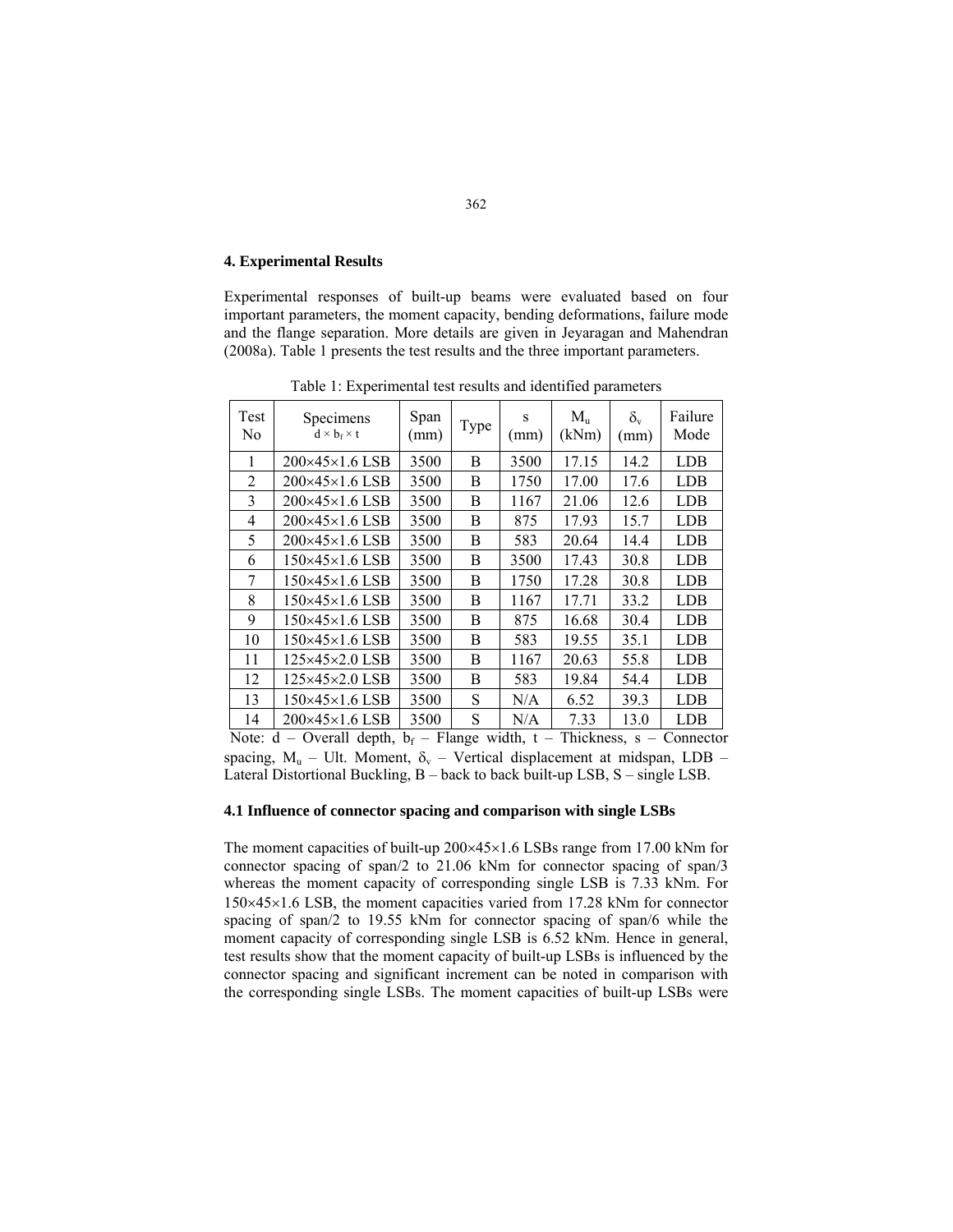compared with that of corresponding single LSBs and the comparisons are listed in Table 2. The beams, 200×45×1.6 LSB and 150×45×1.6 LSB, with connector spacing of span/6 had ultimate moments of 2.82 and 3.00 times the capacities of corresponding single LSBs, respectively. Thus the increment in moment capacity is about 40 – 50% for beams with AS/NZS 4600 recommended connector spacing of span/6, and is not negligible. However, the allowable capacity of back to back beams is typically determined by doubling the allowable capacity of single sections. This conservative assumption underestimates the true capacity of back to back LSB sections.

Table 2: Comparison of moment capacities

| Test<br>N <sub>0</sub> | Specimens                  | $s$ (mm) | $M_{ub}$<br>(kNm) | $M_{ub}/M_{us}$<br>ratio | Moment<br>increment<br>$(\%)$ |
|------------------------|----------------------------|----------|-------------------|--------------------------|-------------------------------|
| 1                      | $200\times45\times1.6$ LSB | 3500     | 17.15             | 2.34                     | 17.0                          |
| 2                      | 200×45×1.6 LSB             | 1750     | 17.00             | 2.32                     | 16.0                          |
| 3                      | $200\times45\times1.6$ LSB | 1167     | 21.06             | 2.87                     | 43.5                          |
| 4                      | $200\times45\times1.6$ LSB | 875      | 17.93             | 2.45                     | 22.5                          |
| 5                      | $200\times45\times1.6$ LSB | 583      | 20.64             | 2.82                     | 41.0                          |
| 6                      | 150×45×1.6 LSB             | 3500     | 17.43             | 2.67                     | 33.5                          |
| 7                      | $150\times45\times1.6$ LSB | 1750     | 17.28             | 2.65                     | 32.5                          |
| 8                      | $150\times45\times1.6$ LSB | 1167     | 17.71             | 2.72                     | 36.0                          |
| 9                      | $150\times45\times1.6$ LSB | 875      | 16.68             | 2.56                     | 28.0                          |
| 10                     | 150×45×1.6 LSB             | 583      | 19.55             | 3.00                     | 50.0                          |

Note:  $M_{ub}$  – Ult. Moment of back to back LSB,  $M_{us}$  – Ult. Moment of singe LSB

The ultimate vertical deflection at midspan for built-up 200×45×1.6 LSB varied from 12.6 to 17.6 mm. For 150×45×1.6 LSB, the deflection varied from 30.8 to 35.1 mm while they were 55.8 and 54.4 mm for 125×45×2.0 LSB. The ultimate vertical deflection at midspan for single 200×45×1.6 LSB and 150×45×1.6 LSB are 13.0 and 39.3 mm, respectively and they are in or very close to the vertical deflection range of corresponding built-up LSB sections.

#### **4.2 Failure mode**

The failure mode was governed by lateral distortional buckling for all the back to back built-up specimens. The effect of cross-section distortion was governed by the depth of web. The slender section, 200×45×1.6 LSB, exhibited larger web distortion in comparison with other two sections (non-compact and compact sections). Also, the flange-web junction was distorted slightly. For  $150 \times 45 \times 1.6$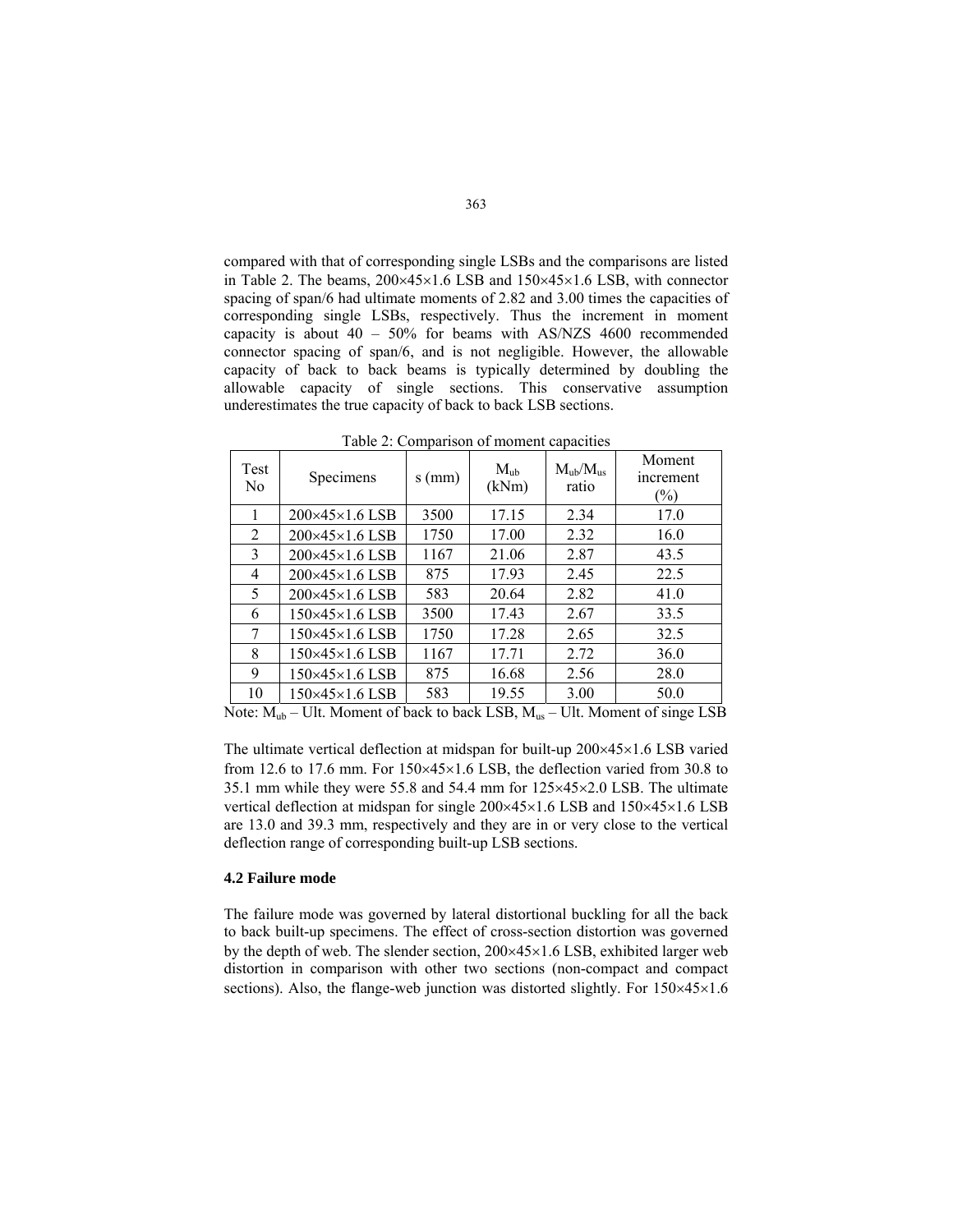LSB, the web distortion was not as high as in the slender section. But flange rotation was very noticeable. Section 125×45×2.0 LSB exhibited very little web distortion and flange rotation. Single LSBs also exhibited lateral distortional buckling failure as shown by Mahaarachchi and Mahendran (2005a). The detrimental effects of lateral distortional buckling that occurs with single LSB sections appears to still remain with back to back LSBs, but it is not as severe as for single LSBs. Further numerical studies on both back to back and single LSB will investigate this. The deformation shape at failure for some selected built-up and single LSB specimens are shown in Figures 5 (a) and (b).



Figure 5: Deformations at failure: (a) Back to back 150×45×1.6 LSB with CS of span/4 (b) Single 150×45×1.6 LSB



Figure 6: Flange separation (a) 200×45×1.6 LSB with CS of span/2 (b)  $150\times45\times1.6$  LSB with CS of span/3 (c)  $200\times45\times1.6$  LSB with CS of span/6 (d)  $150 \times 45 \times 1.6$  LSB with CS of span/4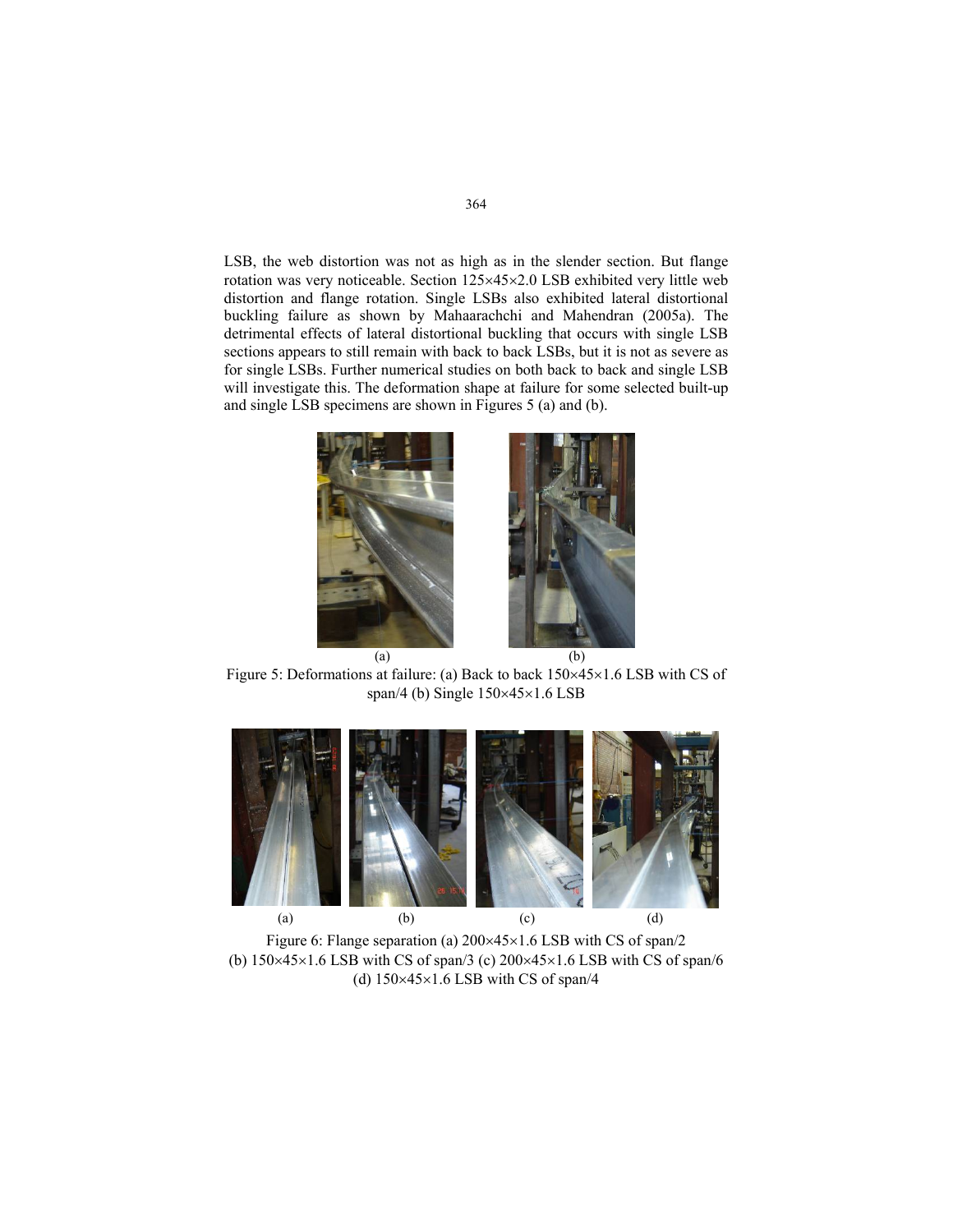#### **4.3 Flange separation and a review on current design rules**

The second design rule is aimed at preventing excessive distortion between connectors by separation along the flange. Tests revealed different levels of separation between connectors, depending on connector spacing. Beams with connector spacings of span/4 and span/6 exhibited very little separation ( $\leq 1$ ) mm) between the connectors located close to the supports (Figures 6c and d). Beams with connector spacings of span/2 and span/3 also showed smaller separations ( $\leq$  3-4 mm) between the connectors (Figures 6a and b). Figures 6a to d show the level of separation, which is not significant from a design viewpoint.

Beams with connector spacing ratio of span/1 revealed sliding of webs on each other with a maximum value of about 5-6 mm, making the flanges not leveled. From the test results the limit of span/6 for connector spacing in AS 4600 (SA, 2005) appears to be over-conservative. In contrast, the limit given by BS 5950 Part 5 (BSI, 1998) of span/3 is an improvement. However, its second limit of not exceeding 50 times the minimum radius of gyration of the single beam makes the first limit irrelevant. For example, for all the tested specimens, the second limit is around 800 mm, which is less than the connector spacing of span/4 (875 mm). This makes the connector spacing of span/6 as the limit for the tested beams. The second rule governs the limit when the span length is increased. Hence using this second limit may also give overconservative results for long and intermediate span lengths. Thus, more suitable spacing limits are needed for the back to back LSBs with varying spans based on improved understanding.

# **5. Numerical Modelling of the Built-up LSB Section**

#### **5.1 General**

In this research two finite element models, namely ideal and experimental models were developed using ABAQUS. Experimental models were generated to validate the finite element models in comparison with experimental results whereas ideal models were developed to conduct parametric studies and hence to develop design rules. The development of ideal models of built-up LSB beams is reported in Jeyaragan and Mahendran (2008b). The actual physical test system was simulated by experimental finite element model, which is described in the following sections.

# **5.2 Finite element mesh and material modelling**

Based on convergence studies shell element, S4R5, was selected to model the LSB. This element is a thin, shear flexible, isometric quadrilateral shell with four nodes and five degree of freedom per node, utilizing reduced integration and bilinear interpolation scheme. Element widths ranging from 4.33 to 5.42 mm and a length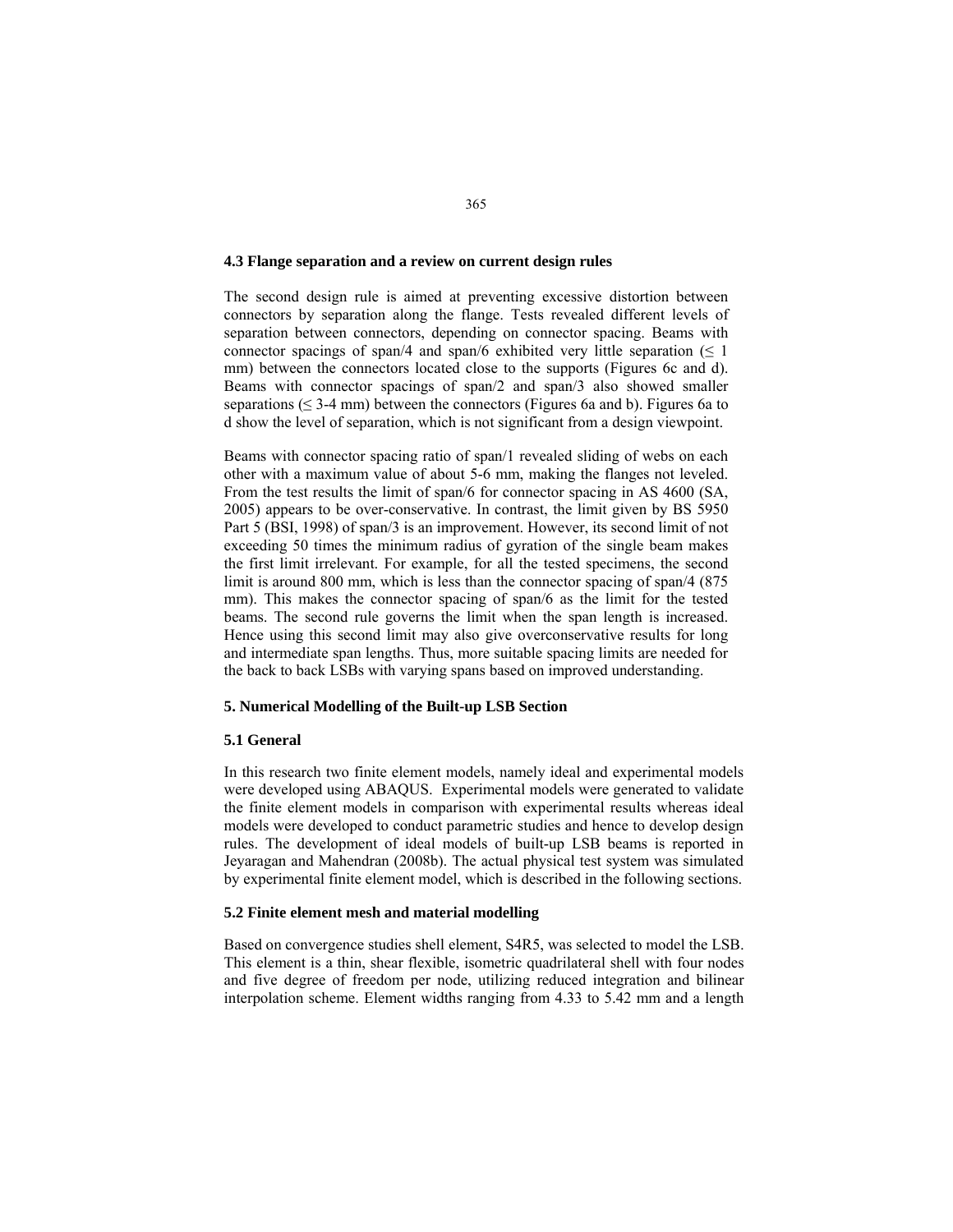of 10 mm were selected as the suitable mesh size through the entire cross-section for both built-up and single LSB sections, which sufficiently represents the spread of plasticity, residual stress distribution and local buckling deformations. A simplified bi-linear stress-strain curve with no strain hardening, known as elasticperfectly plastic model, was used in the experimental model for nonlinear analysis. This simple model was considered sufficient for modeling sections subject to a dominant failure mode of lateral buckling (Mahaarachchi and Mahendran, 2005b). Measured average yield stresses and thicknesses were adopted (Table 3).

Section  $\begin{array}{|c|c|c|c|c|}\n\hline\n\text{F}_\text{to} & \text{F}_\text{to} & \text{Yield stress (MPa)} \\
\hline\n\text{t}_\text{to} & \text{t}_\text{t} & \text{t}_\text{w} & \text{f}_\text{yo} & \text{f}_\text{yi} & \text{f}_\text{yw}\n\hline\n\end{array}$  $t_o$   $t_i$   $t_w$   $f_{yo}$   $f_{yi}$   $f_{yw}$ 200x45x1.6 LSB | 1.78 | 1.65 | 1.60 | 530 | 500 | 430 150x45x1.6 LSB | 1.74 | 1.62 | 1.58 | 535 | 490 | 435

Table 3: Measured average thicknesses and yield stresses

### **5.3 Load and boundary conditions**

An idealized simply supported beam with a uniform moment within the span has generally been assumed as the worst scenario giving a lower bound solution. The following idealized simply supported (SS) boundary conditions were implemented in the ideal model:

- 1. SS in-plane: Both ends fixed against in-plane vertical deflection but unrestrained against in-plane rotation, and one end fixed against longitudinal horizontal displacement.
- 2. SS out-of-plane: Both ends fixed against out-of-plane horizontal deflection, and twist rotation, but unrestrained against minor axis rotation and warping displacements of flanges.

Simply supported boundary conditions implemented in the experimental models are slightly different from those in the ideal model and are described as follows:

- 1. The pin support end was modelled by restraining degree of freedom '234" for the node which controls the support plate as shown in Figure 7.
- 2. Due to the symmetry of beam, half span modelling was permitted by restraining degree of freedom "156" for all the nodes at mid span (Fig. 7).
- 3. Two point loads were applied on either side of the loading arm at the end of overhang (Figure 7).

The degree of freedom notations "1, 2 and 3" correspond to translation in x, y and z directions while "4, 5 and 6" represent the rotations about the x, y and z axes, respectively.

Note:  $t_0$ ,  $t_i$  and  $t_w$ , and  $f_{yo}$ ,  $f_{yi}$  and  $f_{yw}$ : Thicknesses and Yield stresses of outside flange, inside flange and web, respectively.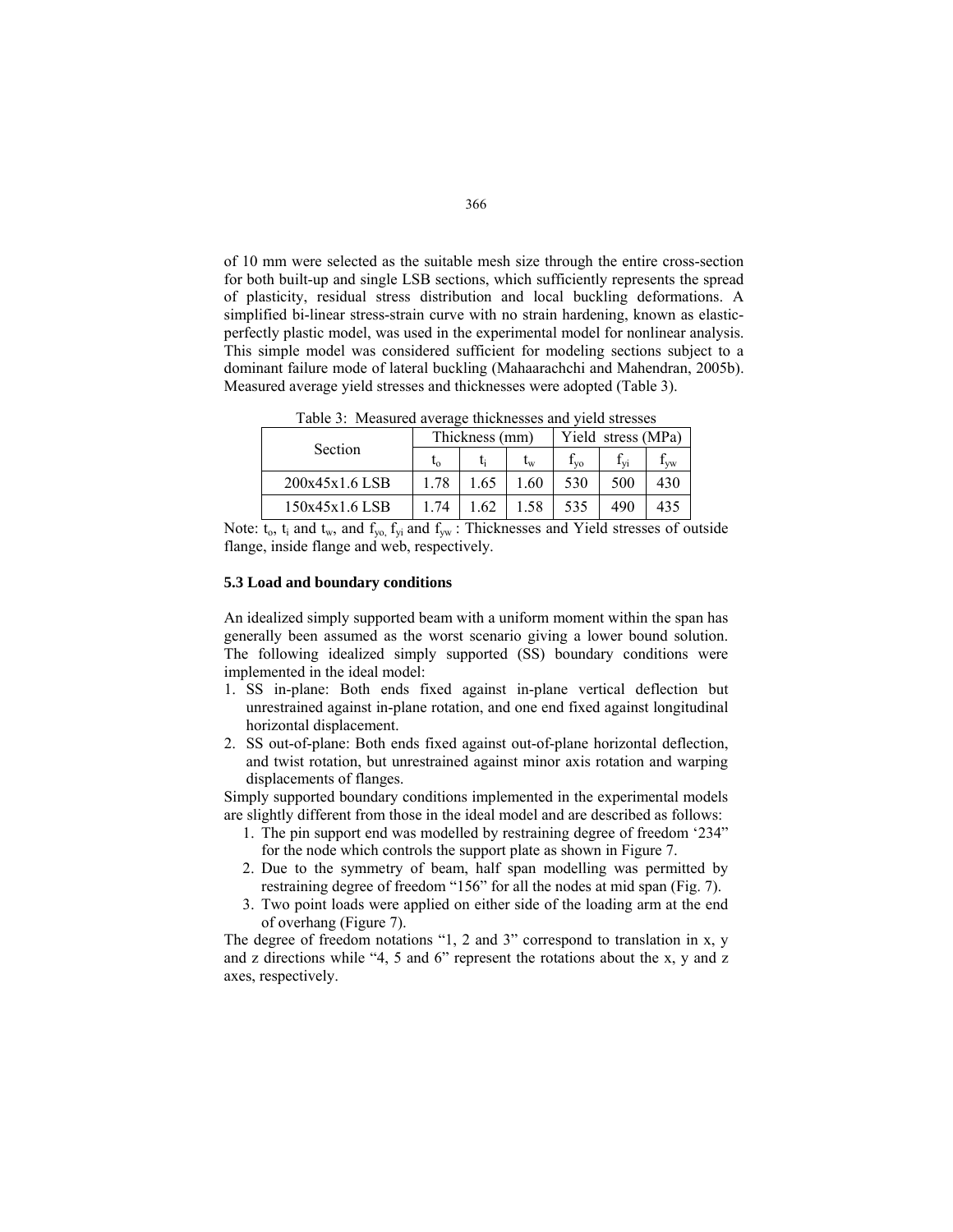

Figure 7: Load and boundary conditions for the experimental FE Model

The test members included rigid plates on either side of beam web at each support to prevent distortion and twisting of the cross-section. These stiffening plates were modelled as rigid body using R3D4 elements. The motion of the rigid body is controlled by a reference node. The control node was created at shear centre and support conditions ("234") were applied. In the experimental set-up, a concentrated load was applied at the end of each overhang, which was transferred equally to the two beam webs. Steel plates connected to the web were modelled using thicker shell element (10 mm) with elastic properties.

# **5.4 Fastener modelling**

Fasteners play an important role in the structural response of built-up members. In this research, fasteners are designed with a greater factor of safety, and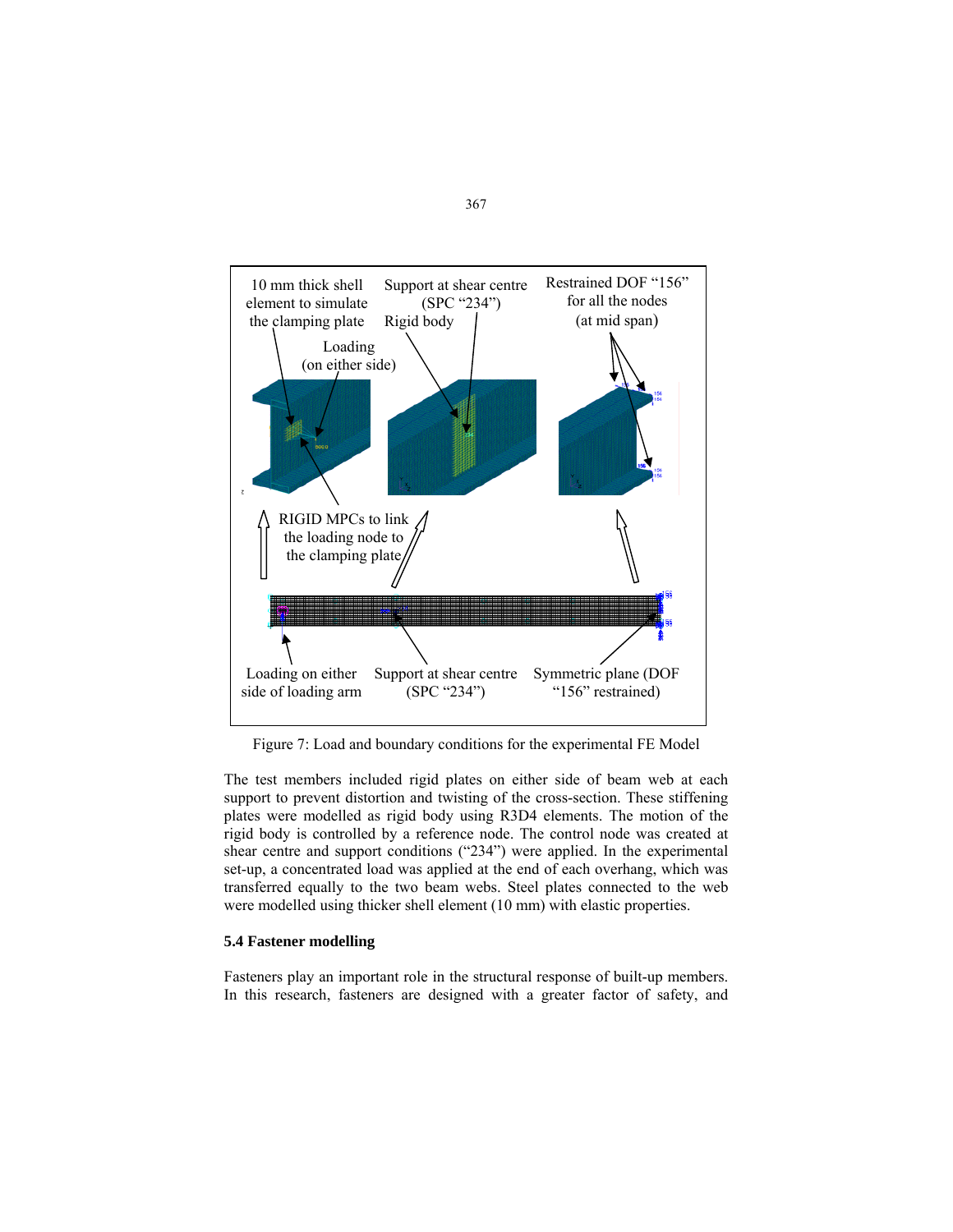therefore it is assumed that there will be no fastener failure. Beam element, B31, with a diameter of 10 mm, was used to model the fasteners. The material model for beam elements was elastic-perfectly plastic and a yield stress of 240 MPa was assumed. In the case of ideal model, perfect Tie MPC was simulated, which makes all active degrees of freedom equal on both sides of the connection.

# **5.5 Contact modelling**

Contact modelling was implemented in order to simulate the interaction between the two LSB sections connected back to back. Surface-based contact simulation was found to be adequate to represent the contact interaction between them (Figure 8). Elements in the main web and the web of the flanges are likely to come into contact. Contact conditions were applied using symmetric "masterslave" algorithm, in which contact surface of one LSB was assigned as master surface while contact surface of other LSB was assigned as slave-surface. Smallsliding tracking approach, "hard" contact pressure-overclosure relationship, zero friction, deformable body conditions and initial gap of 0.1 mm were used in the element-based surface contact model.



Figure 8: Contact modelling

## **5.6 Initial geometric imperfection**

A geometric imperfection pattern is generally introduced for post buckling loaddisplacement analyses. The critical imperfection shape was introduced via ABAQUS \*IMPERFECTION option by modifying the nodal coordinates using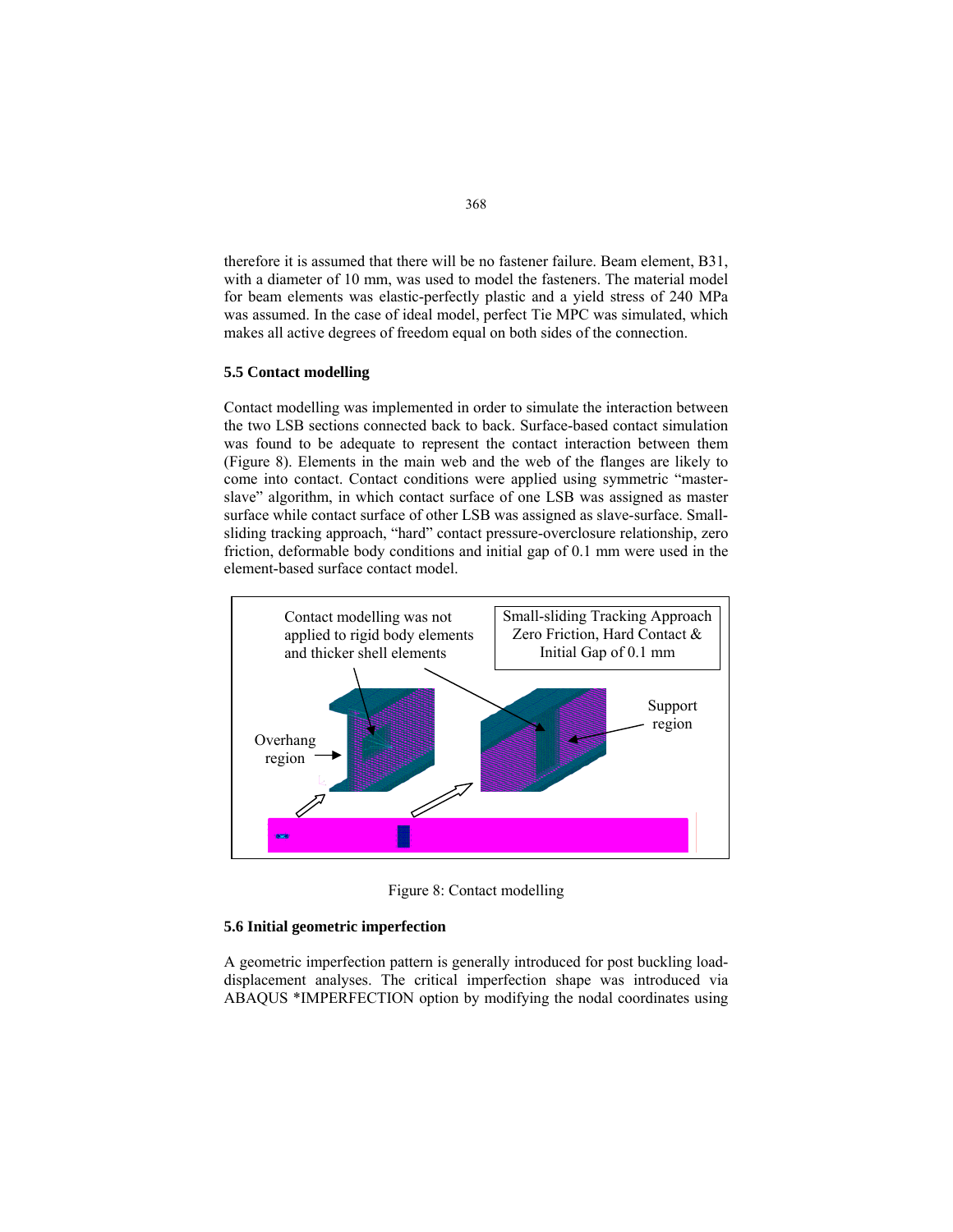a vector field created by scaling the lateral buckling eigenvector obtained from an elastic buckling analysis. Measured values were used in the models.

# **5.7 Residual stresses**

The unique cold forming and dual electric resistance welding process of LSB sections introduces residual stresses, both flexural and membrane stresses. The residual stress model developed by Mahaarachchi and Mahendran (2005b) and upgraded by Seo et al. (2008) was used to introduce the initial stresses in the experimental models. The initial stresses were created using the SIGINI Fortran user subroutine and executed using ABAQUS \*INITIAL CONDITIONS option, with TYPE = STRESS. The variation of the flexural residual stress through the thickness was assumed to be linear, with zero stress at the centre fibre. Nine integration points were defined through the thickness of each element to simulate the accurate distribution of residual stresses.

# **6. Calibration of Finite Element Models**

It was necessary to validate the developed finite element models for numerical studies. For this purpose, elastic lateral buckling moments obtained using ideal finite element model were compared with the corresponding moments obtained from the established finite strip analysis program, THINWALL while the nonlinear analysis results from the experimental finite element model were compared with the experimental test results of LSBs.

# **6.1 Comparison of elastic lateral buckling moments**

Elastic buckling moments obtained for the built-up LSB sections connected continuously were compared with the predictions from THIN-WALL (Table 4). The results agree well with an average deviation of (-) 5.5%. The numerical models used are not exactly identical since in the Thin-Wall model, separate elements were used to simulate the connections whereas in the ABAQUS finite element model, Tie MPCs were used at 10 mm intervals. This might have caused the observed differences.

#### **6.2 Comparison with experimental test results**

The nonlinear experimental finite element models were validated using the results from the experimental tests. Table 5 compares the ultimate moment capacity results of the nonlinear analyses using the experimental model described in Section 5 with the experimental test results. Typical bending moment versus deflection curves are provided in Figure 9.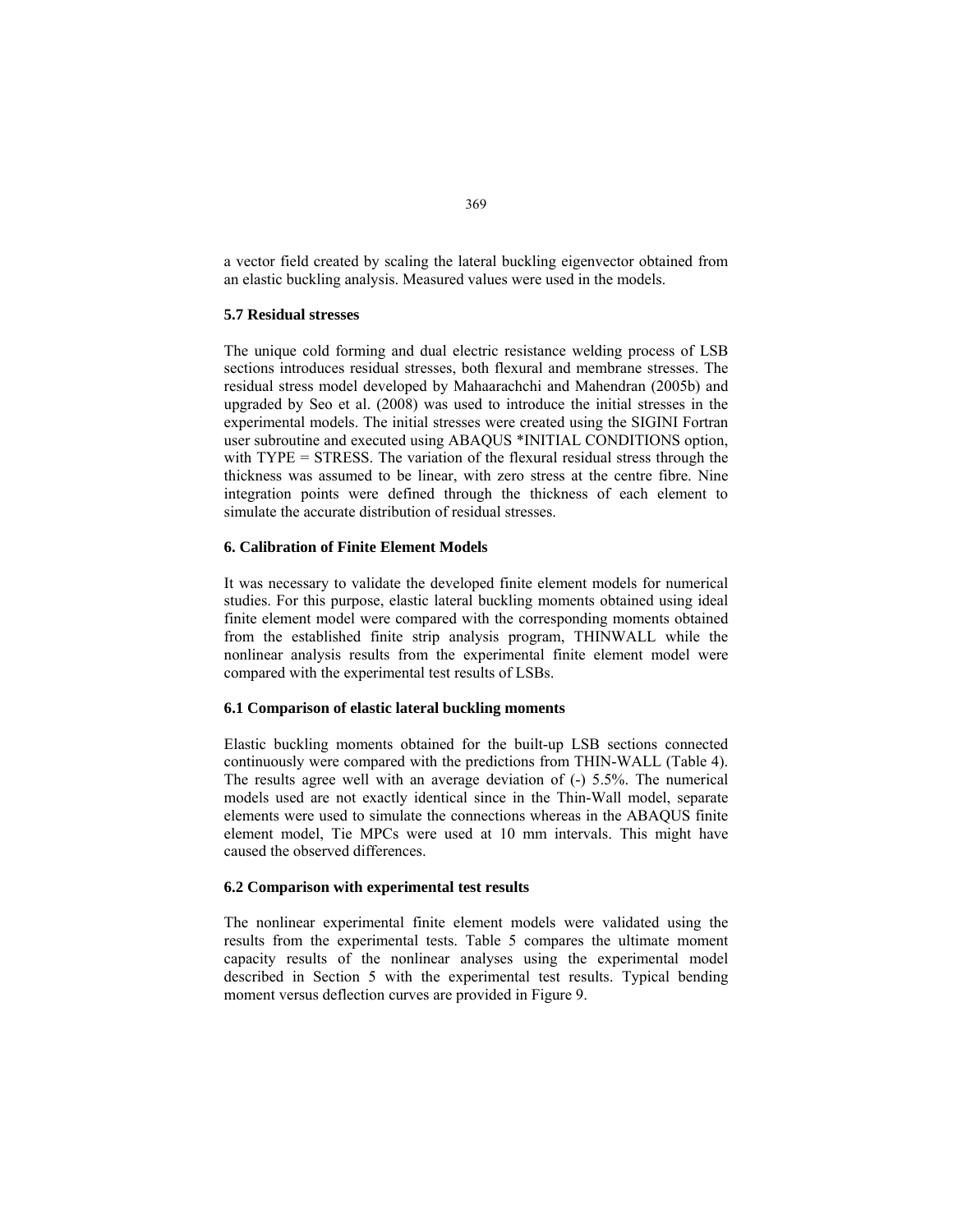|       | Elastic Lateral Buckling Moment (kNm) |                |        |                |       |        |            |                |        |  |
|-------|---------------------------------------|----------------|--------|----------------|-------|--------|------------|----------------|--------|--|
| Span  |                                       | 125×45×2.0 LSB |        | 150×45×1.6 LSB |       |        |            | 200×45×1.6 LSB |        |  |
| (m)   | <b>FEA</b>                            | Thin-          | Dif    | <b>FEA</b>     | Thin- | Dif    | <b>FEA</b> | Thin-          | Dif    |  |
|       |                                       | Wall           | $(\%)$ |                | Wall  | $(\%)$ |            | Wall           | $(\%)$ |  |
| 2.00  | 40.91                                 | 43.23          | 5.4    | 31.60          | 33.10 | 4.5    | 32.95      | 34.66          | 4.9    |  |
| 3.00  | 28.74                                 | 30.45          | 5.6    | 22.57          | 23.69 | 4.7    | 22.36      | 23.52          | 4.9    |  |
| 4.00  | 22.12                                 | 23.46          | 5.7    | 17.73          | 18.63 | 4.8    | 17.45      | 18.39          | 5.1    |  |
| 5.00  | 17.94                                 | 19.04          | 5.8    | 14.57          | 15.33 | 5.0    | 14.37      | 15.15          | 5.1    |  |
| 6.00  | 15.07                                 | 16.00          | 5.8    | 12.34          | 12.99 | 5.0    | 12.21      | 12.88          | 5.2    |  |
| 7.00  | 12.98                                 | 13.78          | 5.8    | 10.69          | 11.25 | 5.0    | 10.60      | 11.19          | 5.3    |  |
| 8.00  | 11.40                                 | 12.00          | 5.8    | 9.42           | 9.92  | 5.0    | 9.35       | 9.88           | 5.3    |  |
| 9.00  | 10.15                                 | 10.78          | 5.8    | 8.42           | 8.86  | 5.1    | 8.37       | 8.84           | 5.3    |  |
| 10.00 | 9.15                                  | 9.72           | 5.8    | 7.60           | 8.01  | 5.1    | 7.57       | 7.99           | 5.3    |  |

Table 4: Comparison of elastic lateral buckling moments from finite element analysis (FEA) and Thin-Wall (TW)

Table 5: Comparison of nonlinear FEA and experimental results

| Section                    | S<br>(mm) | Type | Exp.<br>results | <b>FEA</b><br>results | FEA/Exp. |
|----------------------------|-----------|------|-----------------|-----------------------|----------|
| $200\times45\times1.6$ LSB | 1750      | В    | 17.00           | 17.78                 | 1.05     |
| 200×45×1.6 LSB             | 875       | B    | 17.93           | 18.30                 | 1.02     |
| 200×45×1.6 LSB             | 583       | B    | 20.64           | 18.45                 | 0.89     |
| 150×45×1.6 LSB             | 1750      | B    | 17.28           | 16.43                 | 0.95     |
| 150×45×1.6 LSB             | 1167      | B    | 17.71           | 16.65                 | 0.94     |
| $150\times45\times1.6$ LSB | 875       | B    | 16.68           | 17.10                 | 1.01     |
| 150×45×1.6 LSB             | N/A       | S    | 6.52            | 6.29                  | 0.96     |
| 200×45×1.6 LSB             | N/A       | S    | 7.33            | 6.99                  | 0.95     |

Note: Exp. – Experimental, FEA – Finite element analysis

Figures 10 (a) and (b) show the typical deformation of the test beams at failure and the corresponding failure predicted by FEA**.** Comparison of the ultimate moment capacities and the moment versus displacement curves of the tested specimens and the FEA shows a good agreement between tests and FEA.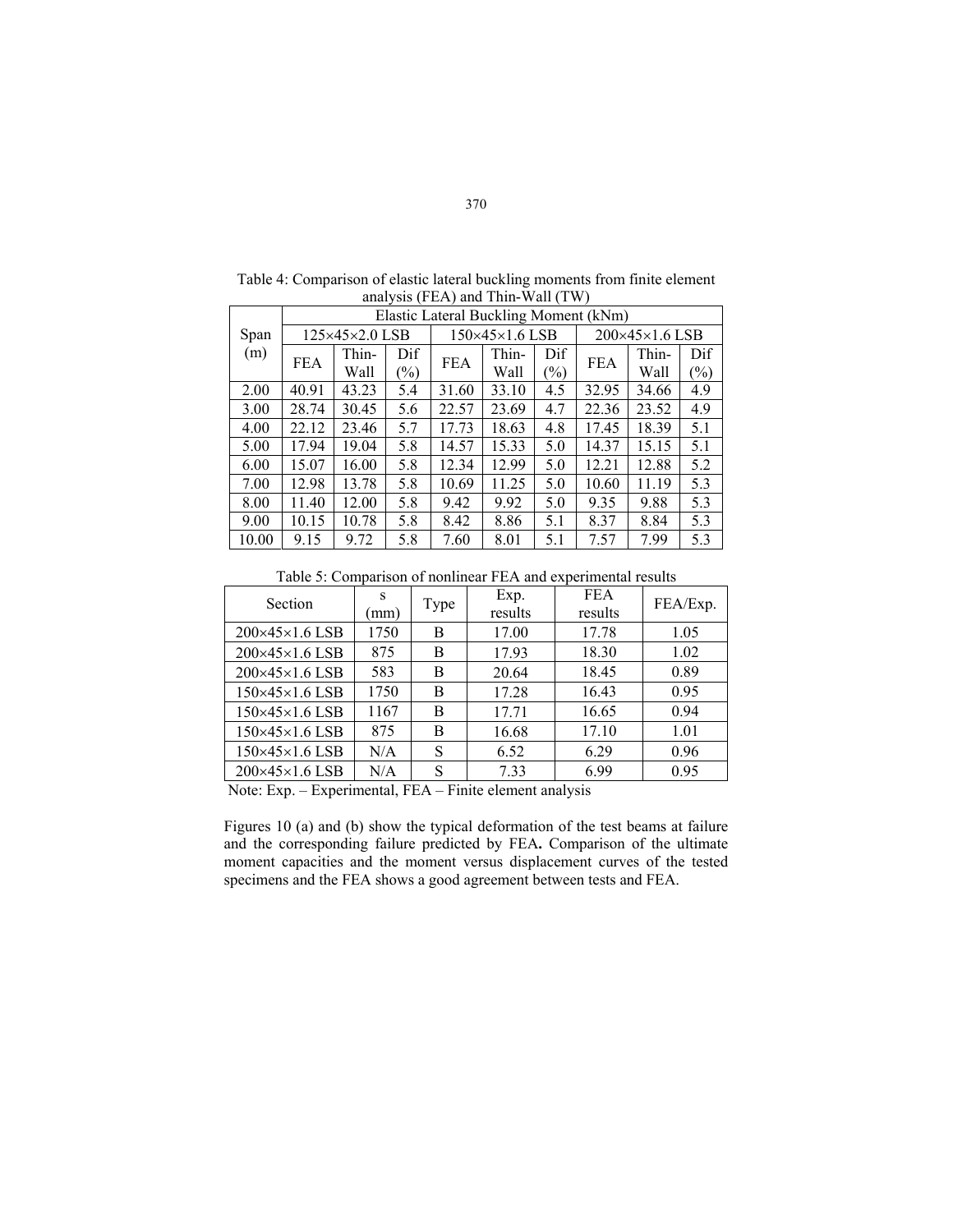

Figure 9: Moment versus displacement curve for back to back 150×45×1.6 LSB with connector spacing of span/4



Figure 10: Typical specimen deformation at failure (a) Tested specimen (b) Experimental finite element model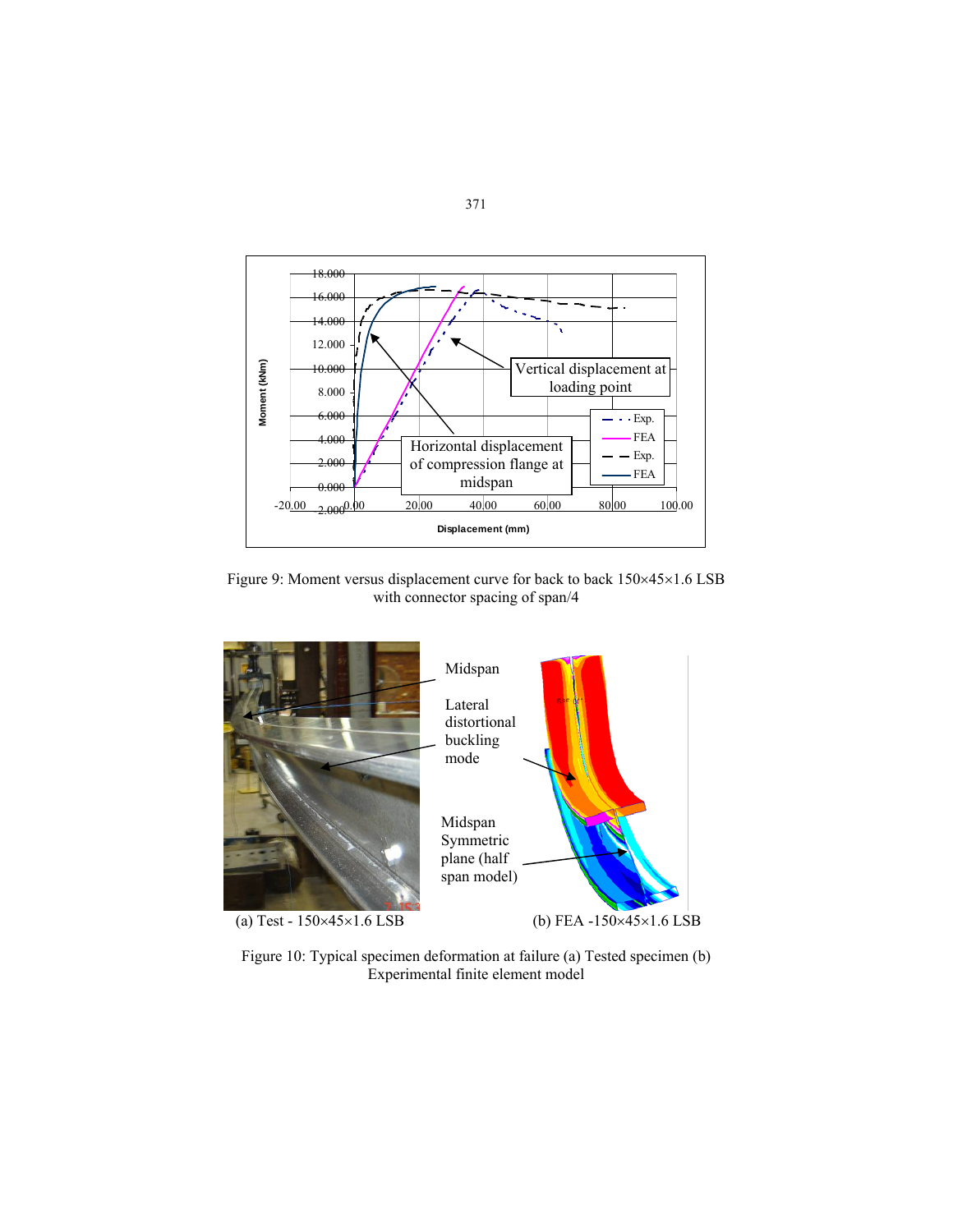#### **7. Elastic Buckling Moments and Applicability of Current Rules**

Elastic buckling moments of a set of built-up LSB sections obtained from the ideal finite element models are listed in Table 6. Three different LSB sections, 125×45×2.0 LSB, 150×45×1.6 LSB and 200×45×1.6 LSB, were chosen from the small and medium size LSBs. Based on AS4100 guidelines, they are classified as compact, non-compact and slender sections, respectively. Intermediate span lengths (S) of 2, 3 and 4 m in which single LSB sections exhibit lateral distortional buckling were considered. In addition, connection spacing ratio (SR) of span/6 as specified in AS/NZS 4600, span/4, span/3, span/2, span/1 and continuous connections were considered. They are shown as "1, 2, 3, 4, 6, C" in Table 6.

| S              | SR             | $125\times45\times2.0$ | $150 \times 45 \times 1.6$ | $200 \times 45 \times 1.6$ |
|----------------|----------------|------------------------|----------------------------|----------------------------|
| (m)            |                | LSB                    | LSB                        | <b>LSB</b>                 |
|                | 1              | 28.82                  | 22.99                      | 22.80                      |
|                | $\overline{2}$ | 35.58                  | 27.69                      | 29.14                      |
| $\overline{2}$ | 3              | 37.09                  | 28.76                      | 30.11                      |
|                | 4              | 37.97                  | 29.39                      | 30.69                      |
|                | 6              | 38.89                  | 30.06                      | 31.32                      |
|                | $\mathcal{C}$  | 40.90                  | 31.60                      | 32.95                      |
|                | 1              | 20.75                  | 16.54                      | 16.72                      |
|                | $\overline{2}$ | 25.35                  | 20.12                      | 20.17                      |
| 3              | 3              | 26.48                  | 20.91                      | 20.83                      |
|                | 4              | 27.06                  | 21.32                      | 21.19                      |
|                | 6              | 27.65                  | 21.75                      | 21.57                      |
|                | $\mathcal{C}$  | 28.74                  | 22.57                      | 22.36                      |
|                | 1              | 16.11                  | 13.18                      | 15.64                      |
|                | $\overline{c}$ | 19.68                  | 15.93                      | 15.90                      |
| 4              | 3              | 20.56                  | 16.56                      | 16.41                      |
|                | 4              | 21.00                  | 16.89                      | 16.68                      |
|                | 6              | 21.42                  | 17.19                      | 16.95                      |
|                | $\mathcal{C}$  | 22.12                  | 17.73                      | 17.45                      |

Table 6: Elastic buckling moments in kNm from finite element analysis

#### **7.1 Design formulae for elastic buckling moment**

Elastic buckling moment  $(M<sub>o</sub>)$  is defined in Clause 5.6.1.1 of AS 4100 as follows: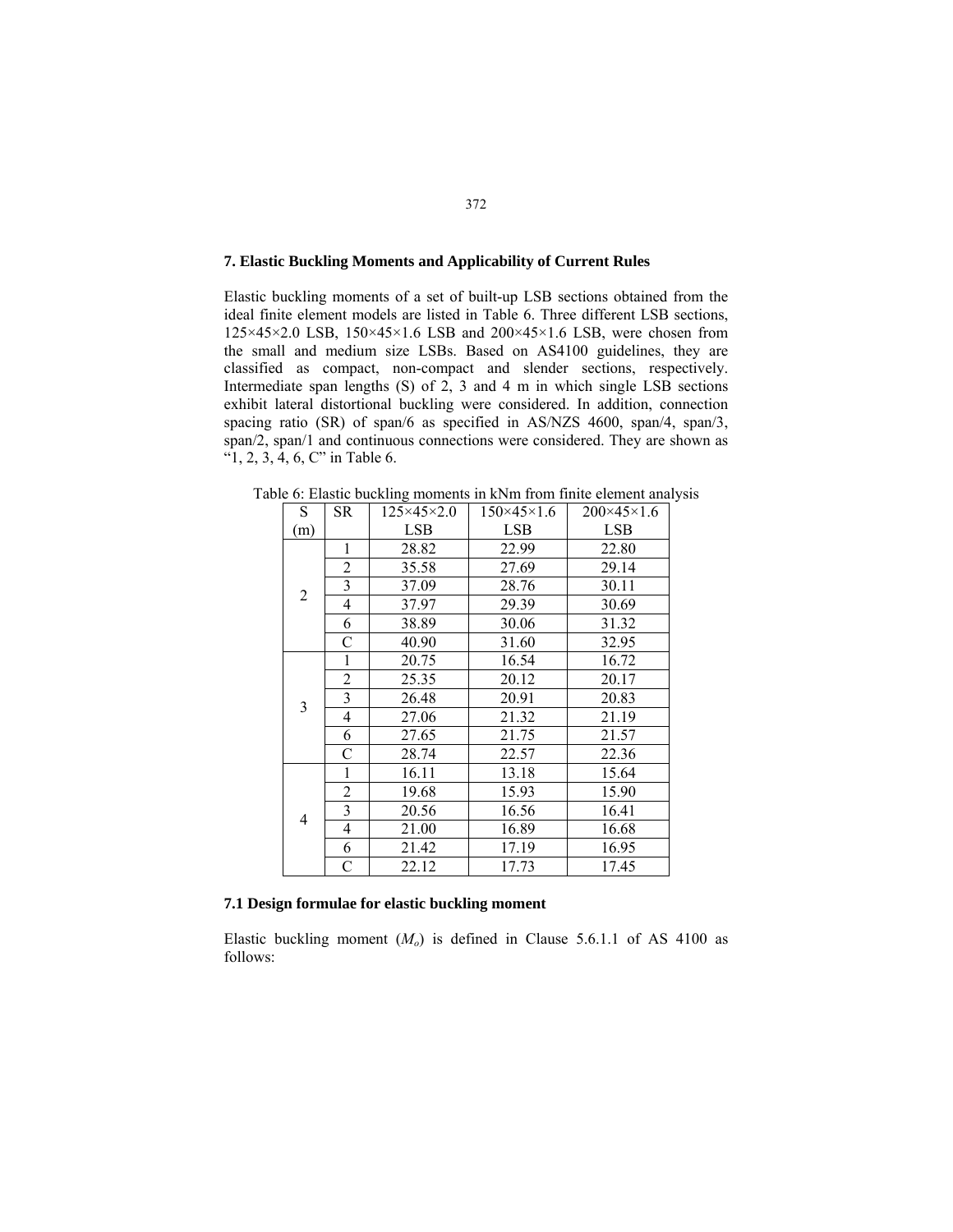$$
M_o = \sqrt{\left[\left(\frac{\pi^2 E I_y}{L_e^2}\right) \left[ G J + \left(\frac{\pi^2 E I_w}{L_e^2}\right) \right]\right]}
$$
(3)

Where  $E = \text{Young's modulus}, G = \text{shear modulus}, I_w = \text{warping constant}$  $I_y$  = second moment of area about the minor principal axis  $\hat{J}$  = torsion constant,  $L_e$  = effective length

Table 7: Comparison of elastic buckling moments obtained from Buckling formulae, Thin-wall and FEA

|          | $125\times45\times2.0$ LSB |       |       |       |           |           |           |
|----------|----------------------------|-------|-------|-------|-----------|-----------|-----------|
| $L_e(m)$ | $M_1$                      | $M_2$ | $M_3$ | $M_4$ | $M_4/M_3$ | $M_4/M_2$ | $M_4/M_1$ |
| 2.0      | 69.00                      | 39.87 | 43.23 | 40.91 | 0.946     | 1.026     | 0.593     |
| 3.0      | 44.95                      | 30.61 | 30.45 | 28.74 | 0.944     | 0.939     | 0.639     |
| 4.0      | 33.44                      | 22.41 | 23.46 | 22.12 | 0.943     | 0.987     | 0.662     |
| 5.0      | 26.65                      | 18.42 | 19.04 | 17.94 | 0.942     | 0.974     | 0.673     |
| 6.0      | 22.16                      | 15.60 | 16.00 | 15.07 | 0.942     | 0.966     | 0.680     |
| 8.0      | 16.58                      | 11.90 | 12.10 | 11.40 | 0.942     | 0.957     | 0.687     |
| 10.0     | 13.25                      | 9.60  | 9.72  | 9.15  | 0.941     | 0.953     | 0.690     |
|          | 150×45×1.6 LSB             |       |       |       |           |           |           |
| $L_e(m)$ | $M_1$                      | $M_2$ | $M_3$ | $M_4$ | $M_4/M_3$ | $M_4/M_2$ | $M_4/M_1$ |
| 2.0      | 60.55                      | 31.17 | 33.10 | 31.60 | 0.955     | 1.014     | 0.522     |
| 3.0      | 39.03                      | 21.68 | 23.69 | 22.57 | 0.953     | 1.041     | 0.578     |
| 4.0      | 28.92                      | 17.34 | 18.63 | 17.73 | 0.952     | 1.023     | 0.613     |
| 5.0      | 23.00                      | 14.51 | 15.33 | 14.57 | 0.950     | 1.004     | 0.633     |
| 6.0      | 19.11                      | 12.46 | 12.99 | 12.34 | 0.950     | 0.991     | 0.646     |
| 8.0      | 14.28                      | 9.67  | 9.92  | 9.42  | 0.950     | 0.974     | 0.660     |
| 10.0     | 11.41                      | 7.87  | 8.01  | 7.60  | 0.949     | 0.966     | 0.666     |
|          | 200×45×1.6 LSB             |       |       |       |           |           |           |
| $L_e(m)$ | $M_1$                      | $M_2$ | $M_3$ | $M_4$ | $M_4/M_3$ | $M_4/M_2$ | $M_4/M_1$ |
| 2.0      | 66.85                      | 34.43 | 34.66 | 32.95 | 0.951     | 0.957     | 0.493     |
| 3.0      | 42.40                      | 21.73 | 23.52 | 22.36 | 0.951     | 1.029     | 0.527     |
| 4.0      | 31.22                      | 16.97 | 18.39 | 17.45 | 0.949     | 1.029     | 0.559     |
| 5.0      | 24.75                      | 14.17 | 15.15 | 14.37 | 0.949     | 1.014     | 0.581     |
| 6.0      | 20.53                      | 12.20 | 12.88 | 12.21 | 0.948     | 1.000     | 0.595     |
| 8.0      | 15.32                      | 9.53  | 9.88  | 9.35  | 0.947     | 0.982     | 0.611     |
| 10.0     | 12.23                      | 7.79  | 7.99  | 7.57  | 0.947     | 0.971     | 0.619     |

**Note:**  $M_1$ ,  $M_2$ ,  $M_3$  and  $M_4$  are Elastic buckling moment  $(M_o)$ , Elastic lateral distortional buckling moment (*Mod*), and Elastic buckling moments obtained using thin-wall and FEA, respectively.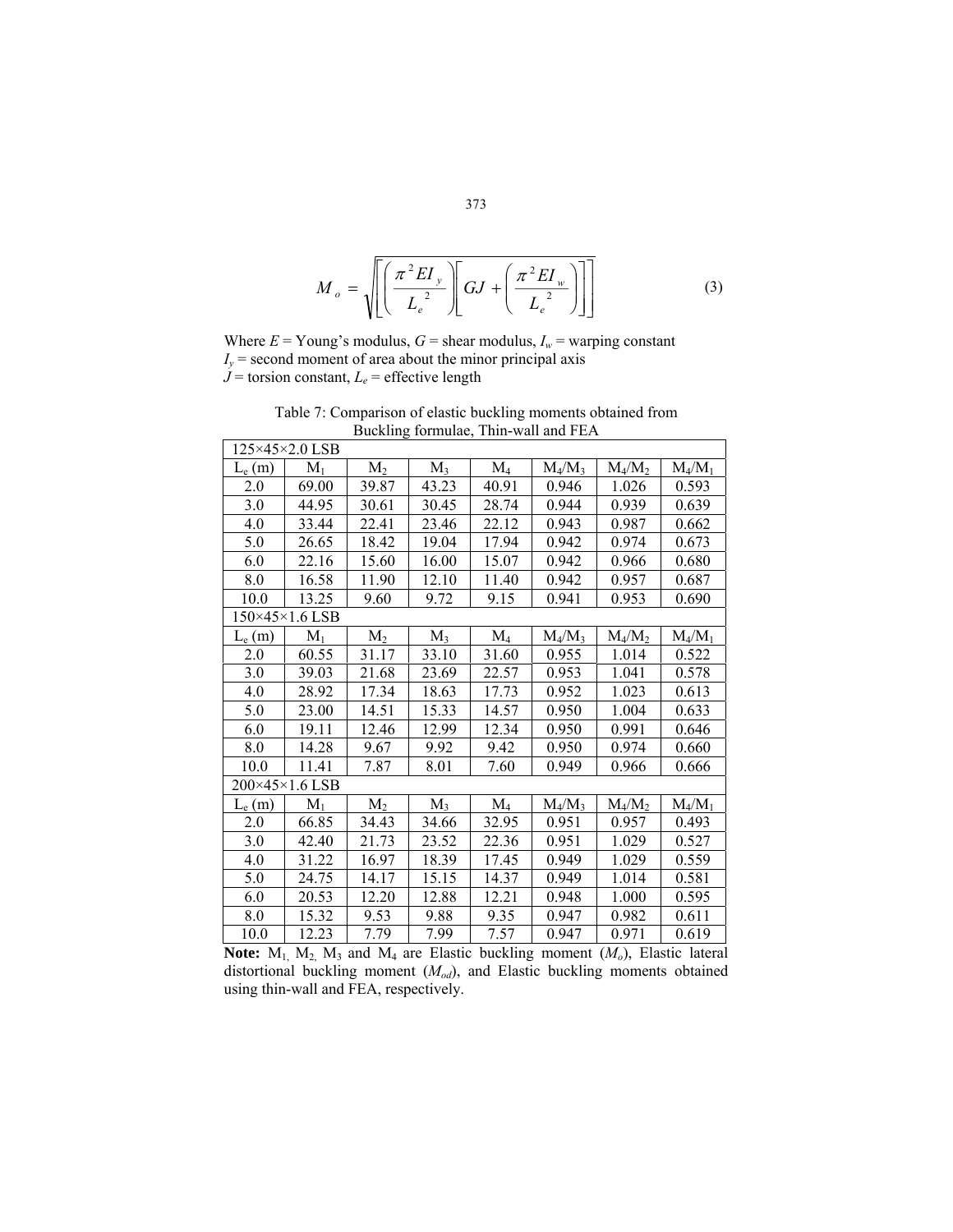Pi and Trahair (1997) also provided equations to estimate the elastic distortional buckling moment (*Mod*) of hollow flange beam using an approximate effective torsional rigidity  $(GJ_e)$  as follows:

$$
M_{od} = \sqrt{\frac{\pi^2 EI_y}{L^2} \left( GJ_e + \frac{\pi^2 EI_w}{L^2} \right)}
$$
(4)

$$
GJ_e = \frac{2GJ_F \frac{Et^3L^2}{0.91\pi^2 d}}{2GJ_F + \frac{Et^3L^2}{0.91\pi^2 d}}
$$
(5)

Where,  $d$  = web height,  $L$  = length,  $t$  = thickness,  $J_e$  = effective torsion section constant,  $J_F$  = torsion constant of hollow flange

The beams with connector spacing of "C", continuous connection, is the upper bound for the back to back built-up LSBs with the particular fastener locations across the depth. The elastic buckling moments obtained from FEA, Thin-Wall and design formulae for beams with connector spacing of "C" were compared and listed in Table 7.



M\* - Moment capacities of 200×45×1.6 LSBs with different fastener spacings

Figure 11: Comparison of elastic buckling moments for back to back 200×45×1.6 LSB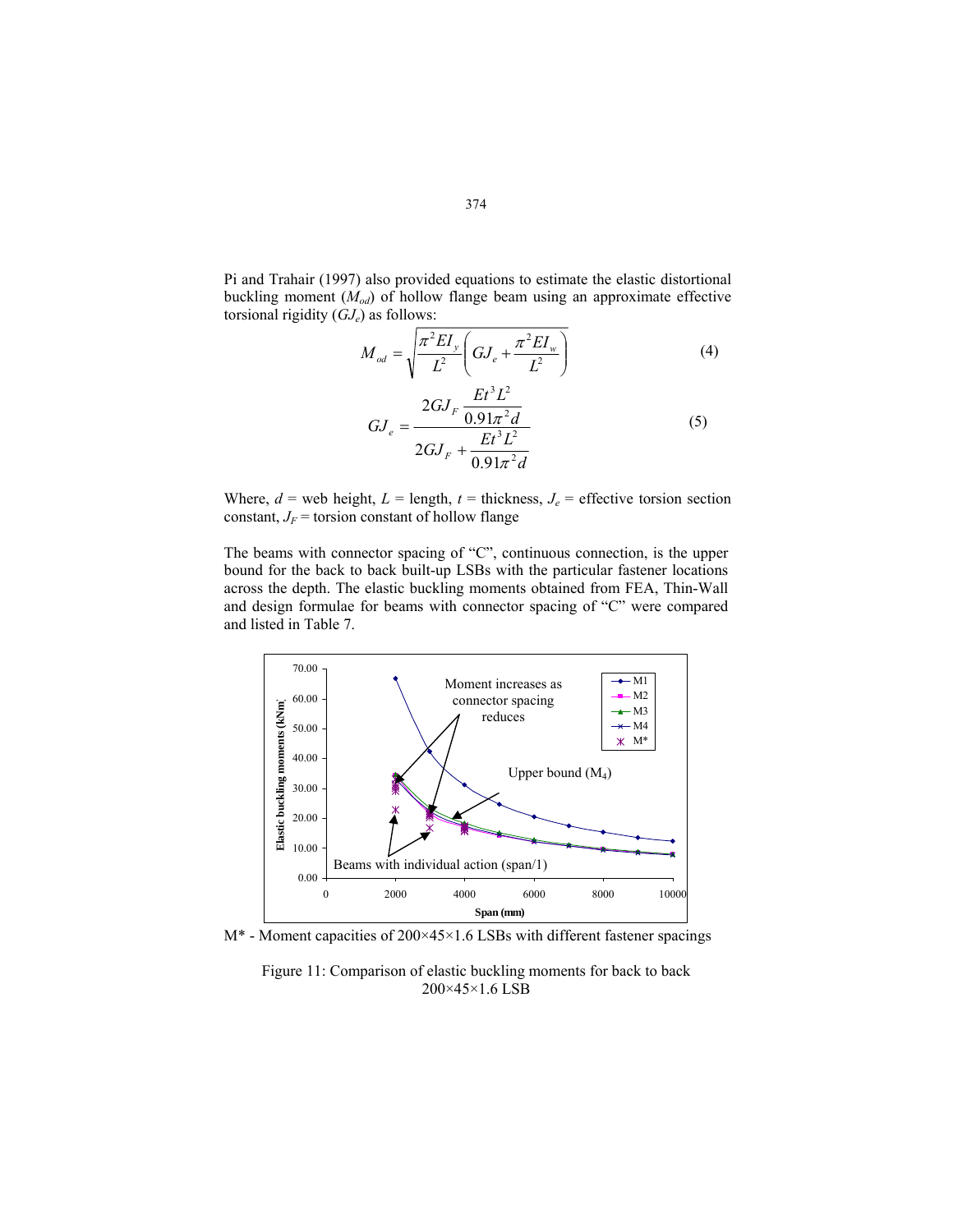Elastic lateral distortional buckling moments obtained using Equation (4) agree well with FEA and Thin-wall results. But the elastic buckling moments obtained using Equation (3) did not agree with either FEA or Thin-wall. Figure 11 illustrates the comparison of elastic buckling moments for back to back 200×45×1.6 LSB section with different fastener spacings. It shows that the buckling formulae are unable to predict the elastic buckling moments of built-up LSBs as the connector spacing was increased.

#### **8. Conclusion**

This paper has described the details of an experimental study into the flexural behaviour of built-up LSB members, experimental finite element model development and the calibration of finite element models. Test results show that the built-up LSB sections are likely to give higher flexural capacities. The beams with a connector spacing of span/6 increased the flexural capacity by about 40 to 50% in comparison with the corresponding single LSBs. In the back to back built-up LSB sections even with larger connector spacings of span/2, the failure mode was governed by lateral distortional buckling with very little separation between the connectors. This shows that the current limit of span/6 specified in AS/NZS 4600 (SA, 2005) in relation to excessive deformation is over-conservative for intermediate spans. Thus, more appropriate spacing limits are needed for back to back LSBs with varying spans. Numerical models were developed and validated by comparing the elastic buckling moments and the nonlinear analysis results from numerical models with the results obtained from Thin-wall and experimental tests, respectively. The elastic lateral distortional buckling moments obtained for beams with connector spacing of "C", continuous connection, using Equation (4) agree well with the results from finite element analyses and Thin-wall. A detailed parametric study using the developed finite element model is currently under way to formulate improved design rules for built-up LSBs.

## **9. Acknowledgements**

The authors would like to thank Australian Research Council and Australian Tube Mills for their financial support and the Queensland University of Technology for providing the necessary research facilities and technical support.